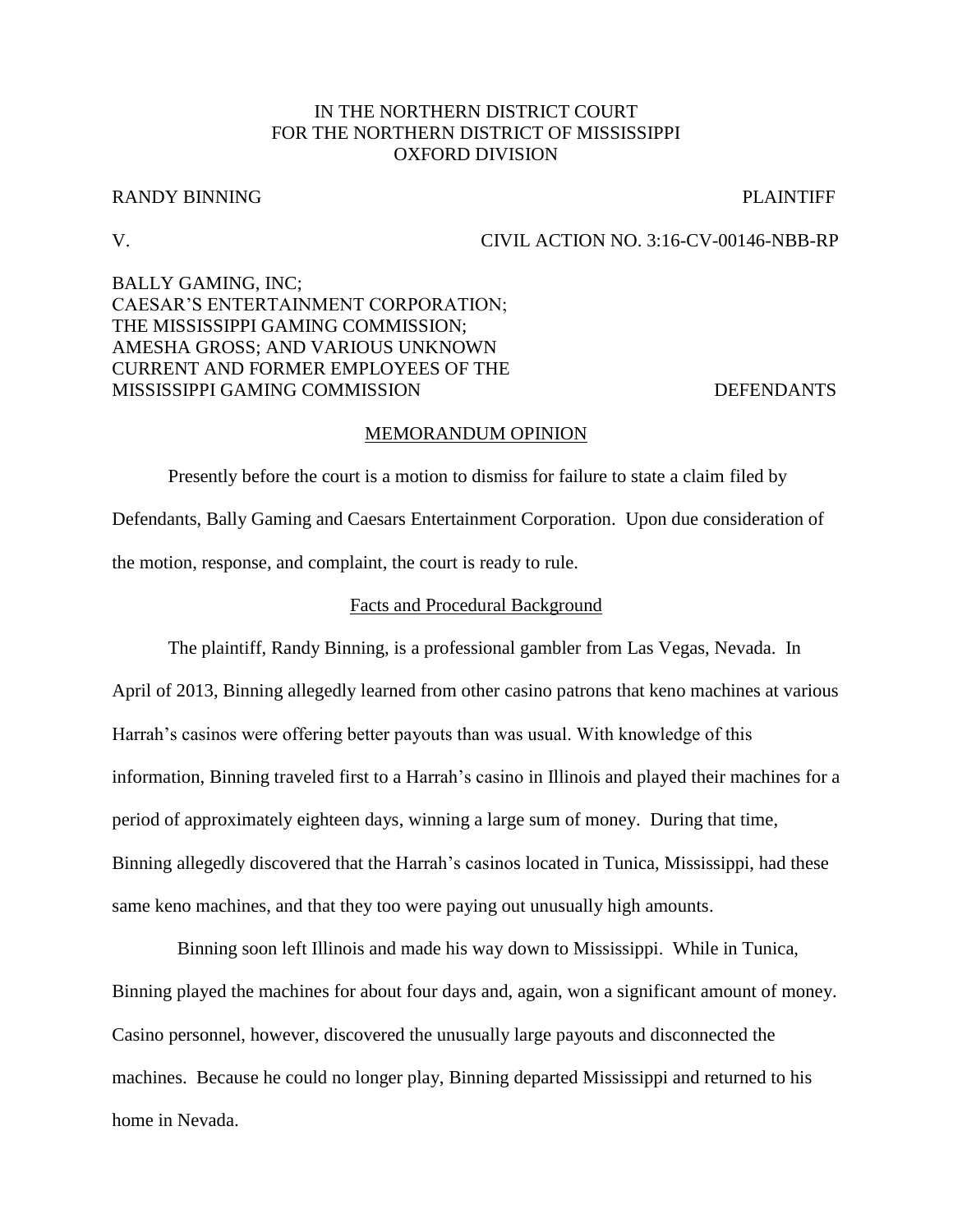Sometime after disconnecting the machines, casino personnel reported to the Mississippi Gaming Commission ("MGC") that better payouts had been discovered, and that the casino and Bally Gaming, Inc. ("Bally"), the manufacturer of the machines at issue, were conducting their own investigations regarding the unusual activity. MGC proceeded to conduct its own independent investigation into the unusual activity reported by the casino and, as a result of that investigation, MGC Agent Amesha Gross swore out an affidavit for Binning's arrest. Consequently, on June 27, 2013, a warrant was issued for Binning's arrest for the alleged violation of Section  $75-76-301(g)$  of the Mississippi Code, charging him with manipulating the keno machines to affect the payouts.

About a month after the arrest warrant was issued, Bally submitted its investigative report to MGC finding as follows:

During the review there was no evidence supporting that any of the software engineers involved in the coding of the [machines] had any knowledge of the coding error during the time the game [] was developed or tested. What was revealed during the review was [that] the issue developed through an inadvertent error. . . . Our review did not reveal any evidence that a [Bally] software engineer was in contact with any person of interest in the current investigation.

Binning was eventually arrested pursuant to the aforementioned warrant on

January 4, 2014. Almost a month later, on February 3, 2014, a grand jury in the Circuit Court of Tunica County, Mississippi, indicted Binning on the charges contained within the warrant. However, on June 30, 2015, the Tunica County Circuit Court dismissed the charges against Binning, finding it was unable to conclude that his actions "constitute[d] criminal acts under Mississippi law," and pointing to the dismissal of similar charges that had been filed against Binning in Illinois.

Almost a year later, on June 27, 2016, Binning filed the instant suit. He asserts a state law claim for malicious prosecution against defendants MGC, Gross, Bally and Caesars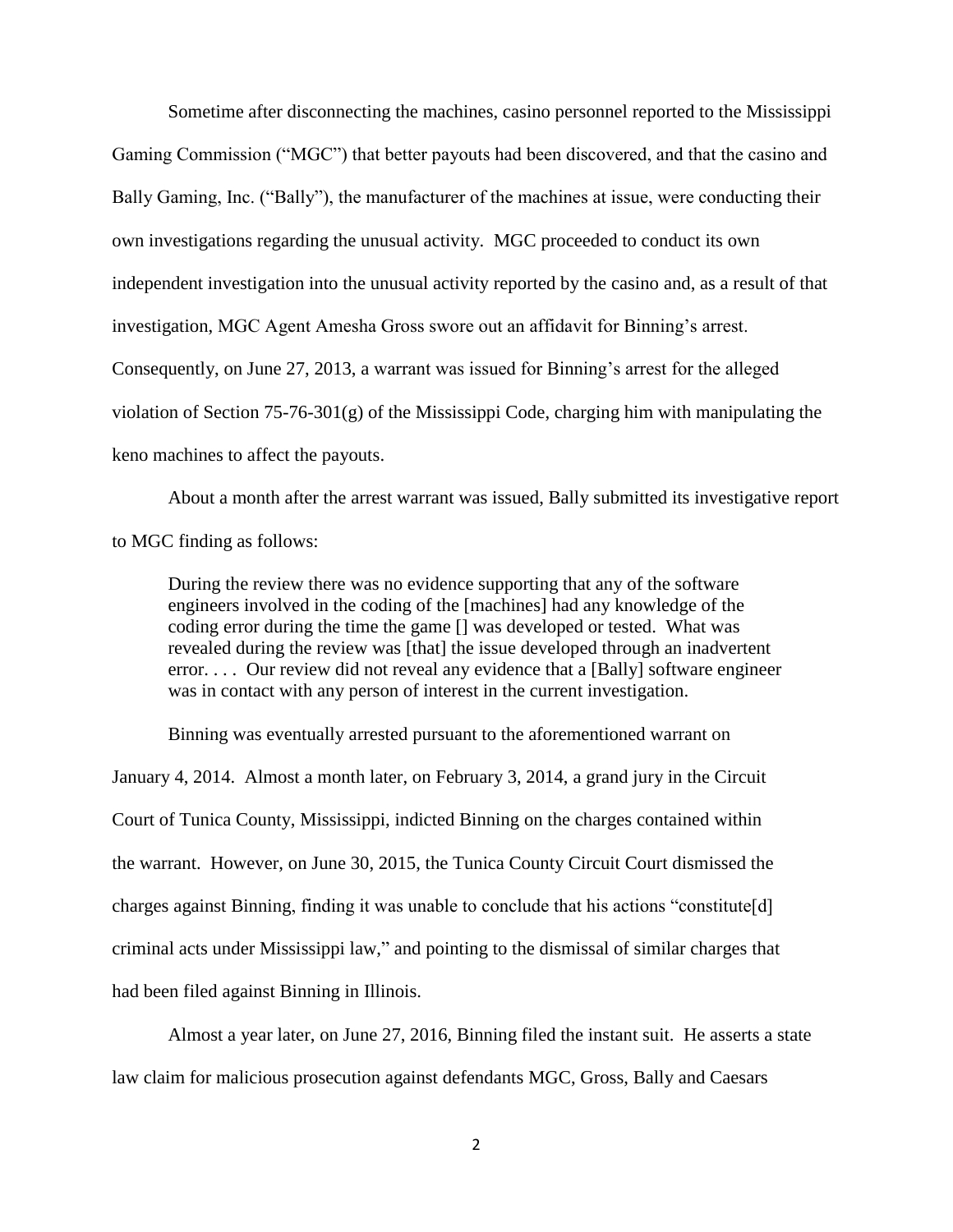Entertainment Corporation ("Caesars").<sup>1</sup> Defendants Bally and Caesars filed this motion to dismiss for failure to state a claim upon which relief can be granted.

## Standard of Review

A complaint must contain a "short and plain statement . . . showing that the pleader is entitled to relief." Fed. R. Civ. P. 8(a)(2). For a plaintiff to survive a Rule 12(b)(6) motion to dismiss, "a complaint must contain sufficient factual matter, accepted as true, to 'state a claim to relief that is plausible on its face.'" *Ashcroft v. Iqbal*, 556 U.S. 662, 678 (2009). A motion to dismiss for failure to state a claim tests both the legal and factual sufficiency of a plaintiff's complaint. *Id.* at 679. Though motions to dismiss are "viewed with disfavor and [are] rarely granted," the burden rests on the plaintiff to prove her claim should go forward. *Collins v. Morgan Stanley Dean Witter*, 224 F.3d 496, 497 (5th Cir. 2000).

To meet her burden, a plaintiff cannot rest merely on "labels and conclusions" or "a formulaic recitation of the elements of a cause of action." *Bell Atl. Corp. v. Twombly*, 550 U.S. 544, 555 (2007). Instead, a plaintiff must demonstrate that facts pleaded allow the court "to draw a reasonable inference that the defendant is liable for the misconduct alleged." *Id.* at 556. In deciding whether a plaintiff has met her burden, the court "must accept as true all of the allegations contained in the complaint," except for those allegations which are mere legal conclusions. *Ashcroft*, at 678. Moreover, the court views all well-pleaded facts in the light most favorable to the plaintiff. *Martin K. Eby Constr. Co. v. Dallas Area Rapid Transit*, 369 F.3d 464, 467 (5th Cir. 2004).Ultimately, a plaintiff's complaint must "nudge his claims . . . across the line from conceivable to plausible." *Id.* at 680 (citing *Twombly*, 550 U.S. at 547).

### Analysis

 $\overline{\phantom{a}}$ 

 $<sup>1</sup>$  Caesars is the parent company of the owners and operators of the Harrah's affiliated casinos relevant to the instant</sup> case.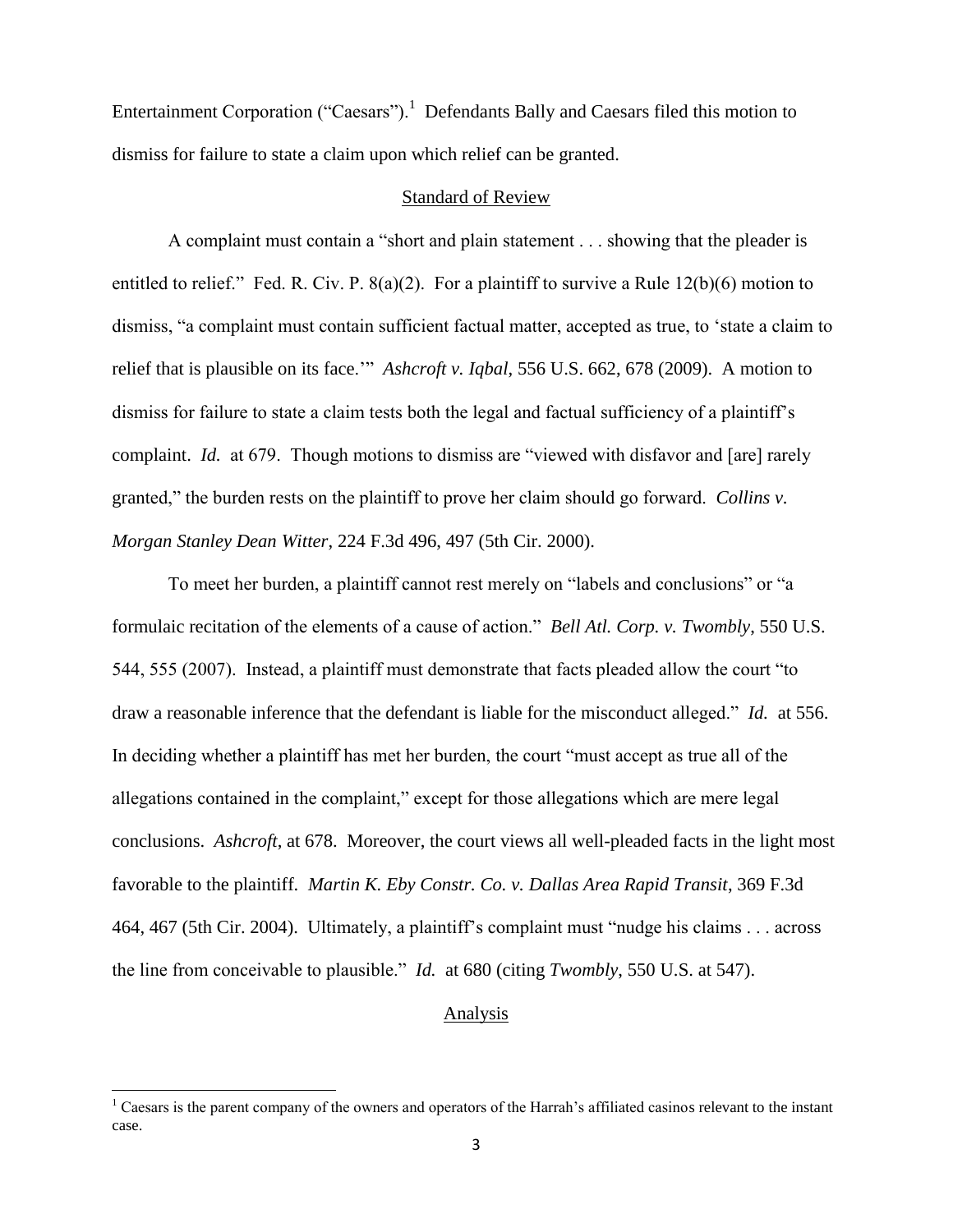Binning asserts only a claim for malicious prosecution against defendants Bally and

Caesars. In moving for a Rule 12(b)(6) dismissal, Bally and Caesars contend that Binning has

inadequately pled factual allegations to support such a claim.

To adequately state a claim for malicious prosecution under Mississippi law, Binning must sufficiently plead facts supporting each of the following elements:

- (1) The institution of a proceeding;
- (2) By, or at the insistence of the defendant;
- (3) The termination of such proceedings in the plaintiff's favor;
- (4) Malice in instituting the proceedings;
- (5) Want of probable cause for the proceedings; and
- (6) The suffering of injury or damage as a result of the prosecution.

*Condere Corp. v. Moon*, 880 So. 2d 1038, 1042 (Miss. 2004). Defendants primarily argue that Binning has failed to plead any facts showing that the proceedings against him were instituted "by, or at the insistence of" Bally or Caesars. For reasons that are to follow, the court disagrees.

With regard to Defendant Bally, Binning pleads that, after MGC obtained an arrest warrant for Binning, Bally issued its investigative report to MGC, and within that report, Bally stated it had been unable to find any evidence of collusion, and attributed the unusual machine activity to a mere inadvertent coding error. Despite its report finding the cause of the unusually high payouts to be an inadvertent error, Binning alleges that Bally claimed to the MGC, Gross, and the district attorney that "Mr. Binning obtained the money through 'theft' and that the winnings could only have been obtained through illegal activities." Binning further alleges that Bally never told the district attorney the truth, "specifically that [] Binning did actually make wagers every time he played the keno machines, that he only took the amount the machine paid him, and that . . . he did not physically manipulate the machine and he did not collude with or receive any inside information about the machines from anyone working at the manufacturer."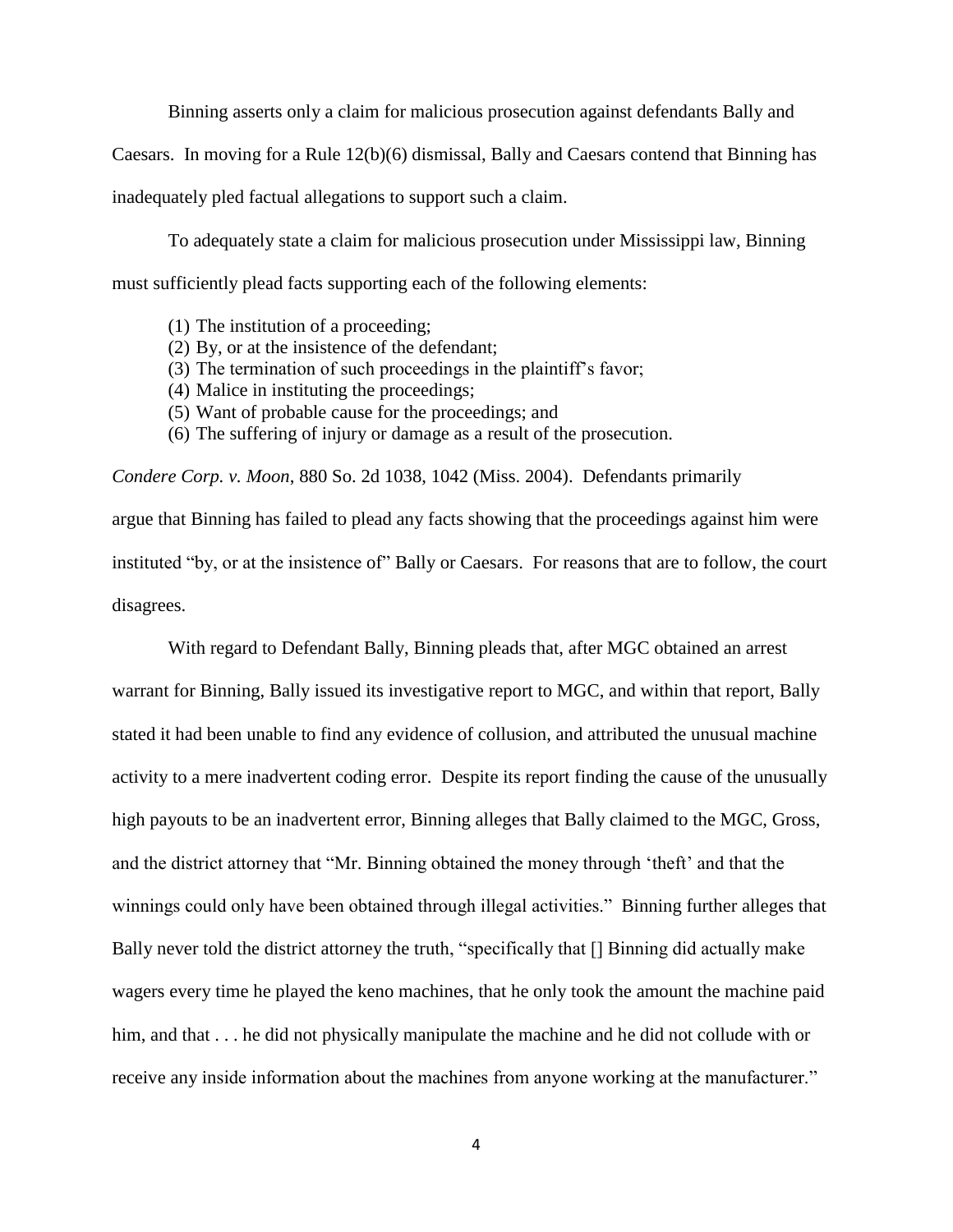Turning to Defendant Caesars, Binning alleges that casino personnel "reported to the MGC that better payouts on these machines had been discovered . . . , and that an investigation was being conducted by the casinos and by [Bally]." Binning further asserts that Caesars encouraged Bally to publicly claim that he had obtained the money through theft or illegal means. In addition, Binning alleges that Caesars too never told the district attorney the truth about the factual circumstances of his winnings, that he "did actually make wagers every time he played the keno machines, that he only took the amount the machine paid him, and that . . . he did not physically manipulate the machine and he did not collude with or receive any information about the machines from anyone working at the manufacturer."

Based on the above recitation of the well-pleaded facts in the complaint, Binning asserts that there was an insistence by Bally and Caesars "that [] Binning should be arrested and prosecuted," and further that the actions of Bally and Caesars "led to the indictment" against him. The court again notes that it "must accept as true all of the allegations in the complaint," and must view those allegations in the light most favorable to the plaintiff. *Ashcroft*, at 678; *Dallas Area Rapid Transit*, at 467. In following this principle of law, the court finds that, at this stage in the proceedings, Binning's allegations are sufficient to support his contention that the proceedings against him were "by, or at the insistence of" Bally and Caesars.

Bally and Caesars additionally argue that Binning has failed to plead sufficient facts demonstrating "malice in instituting the proceedings." However, Binning alleges throughout his complaint that the defendants publicly claimed numerous times that he had committed theft despite the non-existence of probable cause. Moreover, Binning alleges that Bally and Caesars took these actions, despite knowing they had no probable cause to charge Binning, "in order to increase their chances of recovering the money that [he] won at the Harrah's casinos." Viewing these allegations as it must, the court finds that Binning has sufficiently alleged that defendants

5